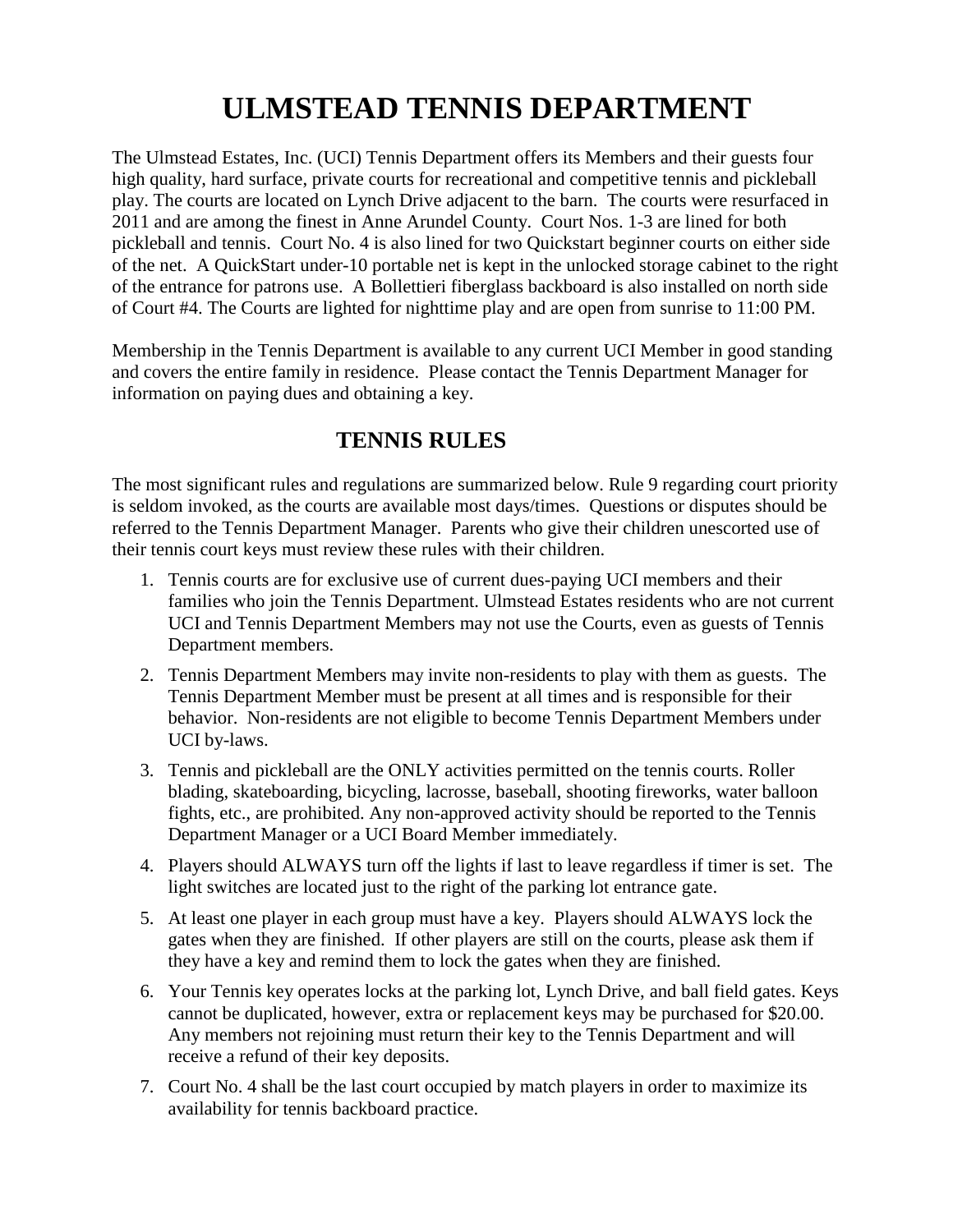- 8. There is no reservation system and the courts are first come, first served.
- 9. Adult members (age 18+) have priority for court usage after 6:00 PM, i.e., younger members shall yield courts to waiting adult members.
- 10. Court time is limited to one (1) hour if others are waiting. That is one hour from when the group started -- not one hour from when the waiting group shows up. As a matter of courtesy, if a group is waiting for a court, the group that has been playing the longest should surrender the court (if they've been playing more than an hour), or should advise the waiting group when the court will be available (i.e., when they will reach the hour mark).
- 11. Use of the tennis courts for league matches or informal school team practice is permitted, consistent with the guest rules, provided that one or more Ulmstead Tennis Department members are present and participating as hosts for any non-resident players. However, the first-come-first-service and one-hour rules still apply. Moreover, as a matter of courtesy, if any court(s) is/are occupied exclusively by non-residents, the Tennis Department member hosts should offer to make those courts available immediately to any Ulmstead Tennis Department members who are waiting.
- 12. The backboard is for tennis practice only. Backboard users shall yield Court #4 if matchplay users are waiting. Backboard is limited to 15 minutes if others are waiting to practice on it.
- 13. All persons whether they are playing, spectators, or waiting for a court shall observe proper tennis etiquette at all times. A non-exhaustive list of proper tennis etiquette rules follows.
- 14. Please remember to empty the trash receptacles in the dumpster at the conclusion of play and return them to the courts. There is usually a yellow recyclable container near the Barn in which you can put recyclable materials (e.g., empty ball cans and beverage containers).